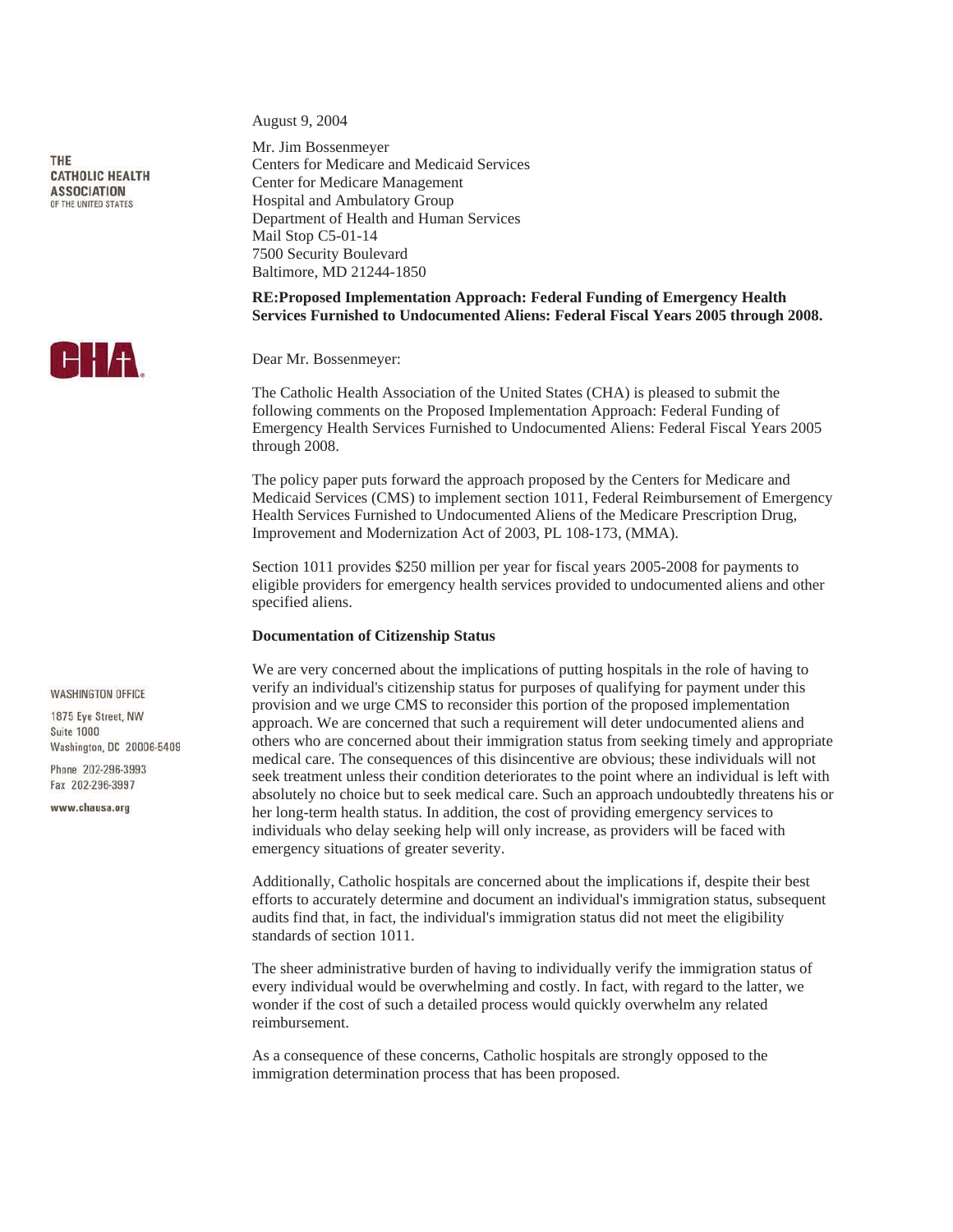As an alternative, we urge CMS to fully explore the feasibility of using the lack of a social security number as a proxy for an undocumented alien. As reported by the General Accountability Office (formerly the General Accounting Office) on May 21, 2004, this approach was used by most of the hospitals that responded to its survey. And, although the response rate was relatively low (about 39 percent from a sample of 503 hospitals), we feel that, given hospitals' understandable and natural reluctance to frighten away those who would otherwise seek help, this is a solid response rate and offers a reasonable alternative. We also urge CMS to ensure that any patient information ultimately collected under this provision can be used solely for health care-related purposes.

#### **Claims-based Payment System**

We are also concerned about the administrative burdens imposed by the claims-based payment methodology that has been proposed. The related costs of such an approach are daunting.

Instead, we would urge the use of alternative methods for establishing hospitals' allowable costs. As others have pointed out, there are at least two options that seem worthy of consideration. One is that allowed under the State Legislation Impact Assistance Grant program and the other is part of the Medicaid disproportionate share hospital program.

The use of workable cost-estimating methodologies, such as statistical sampling, appears to be far less burdensome for patients and providers than that in the proposal. Another option is to assume that the extent of utilization of emergency medical care services by undocumented aliens not enrolled in Medicaid is the same as for those enrolled is correlated. Thus, the use of such Medicaid data as a proxy would be reasonably accurate in determining a provider's eligible costs. Either of these approaches would be far less burdensome than the proposed claims-based payment system.

#### **Unobligated State Allotments**

The proposal would provide that any ". . . unobligated state funds still remaining after the annual reconciliation process . . . will be returned to the U.S. Treasury." While we appreciate the terms of the legislation, such language does not require that unexpended funds for any given year be returned to the U.S. Treasury. While the law provides that "funds appropriated under this section shall remain available until expended," the law does not require annual unexpended funds to be returned to the Treasury.

CHA urges CMS to revise this policy to provide that any annual unexpended state funds would remain in the respective state's section 1011 fund until fully expended. This approach would ensure that all of the funds appropriated under the section 1011 authority would be expended for the section's intended purpose, as enacted by Congress.

### **Submission of Payment Request**

The proposal would require that a claim be filed within three months of the end of the federal fiscal quarter in which the services were rendered. CHA believes that 90 days is an insufficient time period for the submission of such claims, given that the provider must first exhaust efforts to "seek reimbursement from all available funding sources . . . [including selfpay] before requesting reimbursement under section 1011."

Given the inherent time required to fully comply with the above pre-claim submission conditions, CHA strongly urges CMS to allow 120 days for such claims submissions. This is especially relevant for providers, like Catholic hospitals, which provide emergency services to a disproportionate number of undocumented aliens.